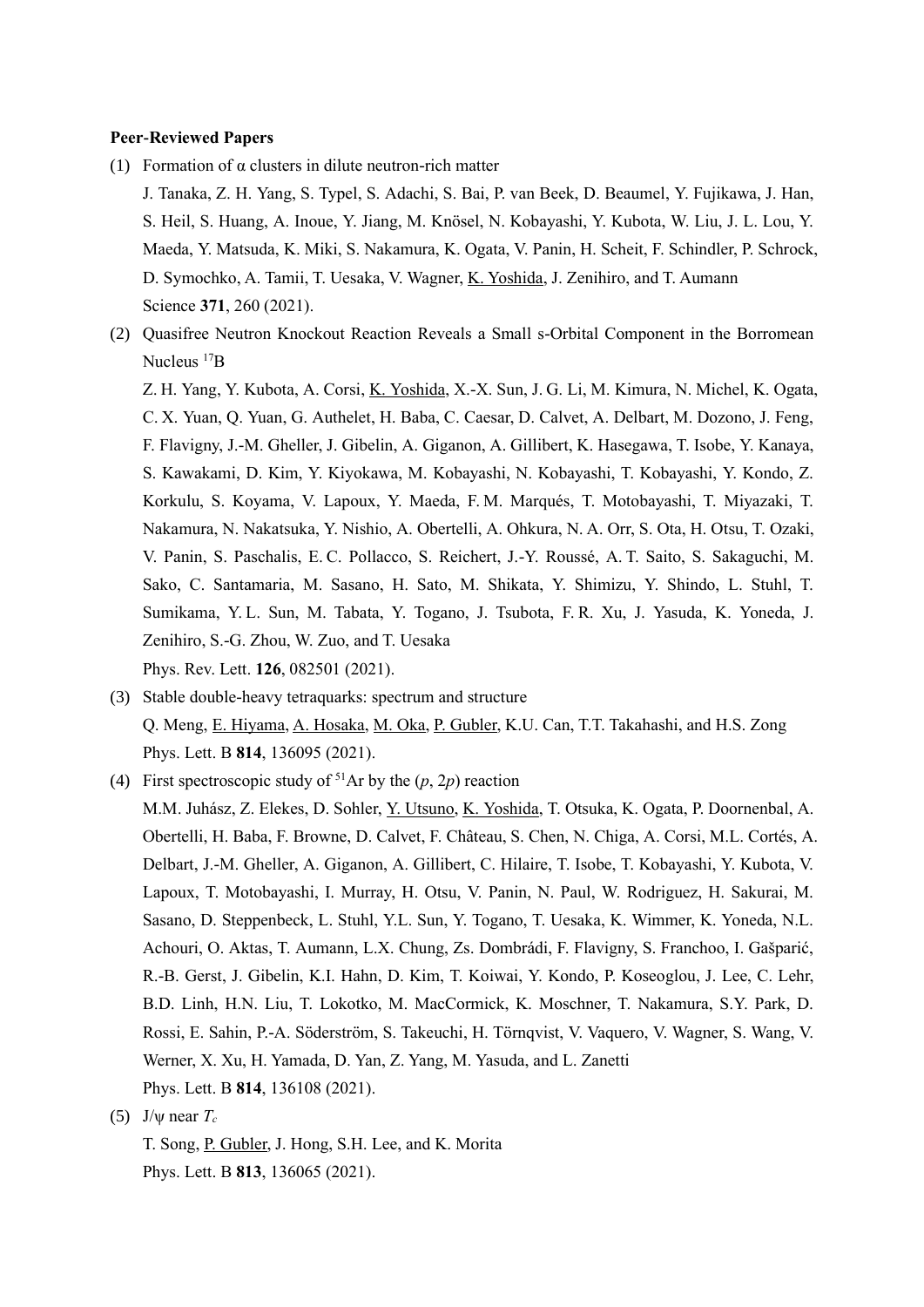- (6) Unexpectedly enhanced  $\alpha$ -particle preformation in <sup>48</sup>Ti probed by the  $(p, p\alpha)$  reaction Y. Taniguchi, K. Yoshida, Y. Chiba, Y. Kanada-En'yo, M. Kimura, and K. Ogata Phys. Rev. C **103**, L031305 (2021).
- (7) High-spin states in  $35S$

S. Go, E. Ideguchi, R. Yokoyama, N. Aoi, F. Azaiez, K. Furutaka, Y. Hatsukawa, A. Kimura, K. Kisamori, M. Kobayashi, F. Kitatani, M. Koizumi, H. Harada, I. Matea, S. Michimasa, H. Miya, S. Nakamura, M. Niikura, H. Nishibata, N. Shimizu, S. Shimoura, T. Shizuma, M. Sugawara, D. Suzuki, M. Takaki, Y. Toh, Y. Utsuno, D. Verney, and A. Yagi Phys. Rev. C **103**, 034327 (2021).

(8) Proton induced deuteron knockout reaction as a probe of an isoscalar proton-neutron pair in nuclei

Y. Chazono, K. Yoshida, K. Yoshida, and K. Ogata Phys. Rev. C **103**, 024609 (2021).

- (9) Variational approach with the superposition of the symmetry-restored quasiparticle vacua for nuclear shell-model calculations N. Shimizu, Y. Tsunoda, Y. Utsuno, and T. Otsuka Phys. Rev. C **103**, 014312 (2021).
- (10) Chiral separation effect catalyzed by heavy impurities D. Suenaga, Y. Araki, K. Suzuki, and S. Yasui Phys. Rev. D **103**, 054041 (2021).
- (11) Decay properties of  $N^*(1895)$ K. P. Khemchandani, A. Martínez Torres, H. Nagahiro, and A. Hosaka Phys. Rev. D **103**, 016015 (2021).
- (12) Quark level and hadronic contributions to the electric dipole moment of charged leptons in the standard model

Y. Yamaguchi and N. Yamanaka

Phys. Rev. D **103**, 013001 (2021).

- (13) Two relativistic Kondo effects: Classification with particle and antiparticle impurities Y. Araki, D. Suenaga, K. Suzuki, and S. Yasui Phys. Rev. Research **3**, 013233 (2021).
- (14) Gamow–Teller transitions of neutron-rich *N*=82, 81 nuclei by shell-model calculations N. Shimizu, T. Togashi, and Y. Utsuno Prog. Theor. Exp. Phys. **2021**, 033D01 (2021).
- (15) Evolution of shell structure in exotic nuclei T. Otsuka, A. Gade, O. Sorlin, T. Suzuki, and Y. Utsuno
	- Rev. Mod. Phys. **92**, 015002 (2020).
- (16) The impact of nuclear shape on the emergence of the neutron dripline N. Tsunoda, T. Otsuka, K. Takayanagi, N. Shimizu, T. Suzuki, Y. Utsuno, S. Yoshida, and H.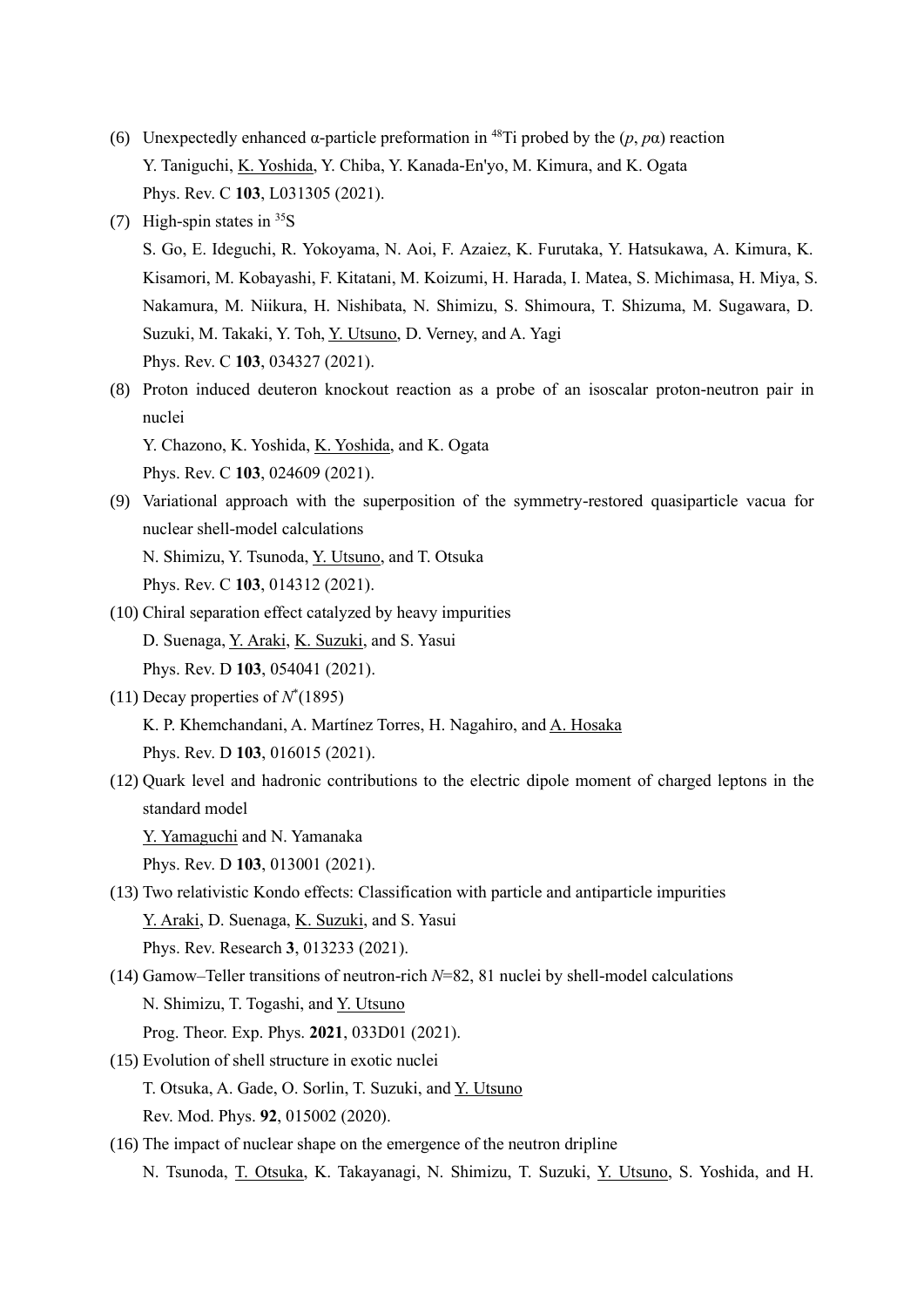Ueno

Nature **587**, 66 (2020).

- (17) Large electric dipole moment of charged leptons in the standard model, Y. Yamaguchi, and N. Yamanaka Phys. Rev. Lett. **125** (2020) 241802.
- (18) How different is the core of <sup>25</sup>F from <sup>24</sup>O<sub>g.s.</sub>?

T. L. Tang, T. Uesaka, S. Kawase, D. Beaumel, M. Dozono, T. Fujii, N. Fukuda, T. Fukunaga, A. Galindo-Uribarri, S. H. Hwang, N. Inabe, D. Kameda, T. Kawahara, W. Kim, K. Kisamori, M. Kobayashi, T. Kubo, Y. Kubota, K. Kusaka, C. S. Lee, Y. Maeda, H. Matsubara, S. Michimasa, H. Miya, T. Noro, A. Obertelli, K. Ogata, S. Ota, E. Padilla-Rodal, S. Sakaguchi, H. Sakai, M. Sasano, S. Shimoura, S. S. Stepanyan, H. Suzuki, M. Takaki, H. Takeda, H. Tokieda, T. Wakasa, T. Wakui, K. Yako, Y. Yanagisawa, J. Yasuda, R. Yokoyama, K. Yoshida, K. Yoshida, J. Zenihiro. Phys. Rev. Lett. **124**, 212502 (2020).

- (19) Casimir effect for lattice fermions T. Ishikawa, K. Nakayama, and K. Suzuki Phys. Lett. B **809**, 135713 (2020).
- (20) The φ meson with finite momentum in a dense medium H.J. Kim and P. Gubler Phys. Lett. B **805**, 135412 (2020).
- (21) N=32 shell structure below calcium: Low-lying structure of  $50Ar$

M. L. Cortés, W. Rodriguez, P. Doornenbal, A. Obertelli, J. D. Holt, J. Menéndez, K. Ogata, A. Schwenk, N. Shimizu, J. Simonis, Y. Utsuno, K. Yoshida, L. Achouri, H. Baba, F. Browne, D. Calvet, F. Château, S. Chen, N. Chiga, A. Corsi, A. Delbart, J.-M. Gheller, A. Giganon, A. Gillibert, C. Hilaire, T. Isobe, T. Kobayashi, Y. Kubota, V. Lapoux, H. N. Liu, T. Motobayashi, I. Murray, H. Otsu, V. Panin, N. Paul, H. Sakurai, M. Sasano, D. Steppenbeck, L. Stuhl, Y. L. Sun, Y. Togano, T. Uesaka, K. Wimmer, K. Yoneda, O. Aktas, T. Aumann, L. X. Chung, F. Flavigny, S. Franchoo, I. Gašparić, R.-B. Gerst, J. Gibelin, K. I. Hahn, D. Kim, T. Koiwai, Y. Kondo, P. Koseoglou, J. Lee, C. Lehr, B. D. Linh, T. Lokotko, M. MacCormick, K. Moschner, T. Nakamura, S. Y. Park, D. Rossi, E. Sahin, P.-A. Söderström, D. Sohler, S. Takeuchi, H. Toernqvist, V. Vaquero, V. Wagner, S. Wang, V. Werner, X. Xu, H. Yamada, D. Yan, Z. Yang, M. Yasuda, and L. Zanetti

Phys. Rev. C **102**, 064320 (2020).

(22) Structure of  $30$ Mg explored via in-beam γ-ray spectroscopy

N. Kitamura, K. Wimmer, N. Shimizu, V. M. Bader, C. Bancroft, D. Barofsky, T. Baugher, D. Bazin, J. S. Berryman, V. Bildstein, A. Gade, N. Imai, T. Kröll, C. Langer, J. Lloyd, E. Lunderberg, G. Perdikakis, F. Recchia, T. Redpath, S. Saenz, D. Smalley, S. R. Stroberg, J. A. Tostevin, N. Tsunoda, Y. Utsuno, D. Weisshaar, and A. Westerberg Phys. Rev. C **102**, 054318 (2020).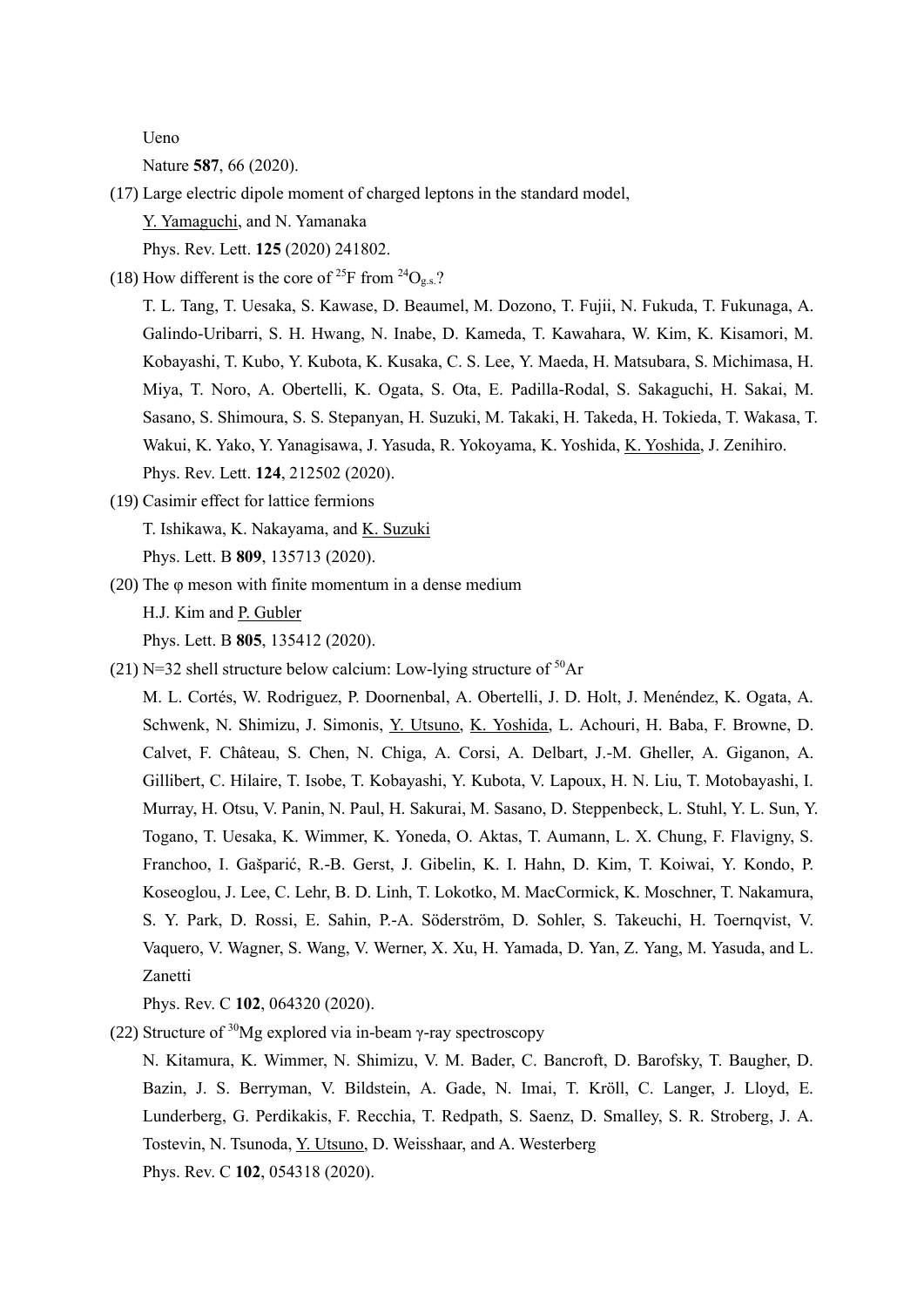- (23) Signatures of the vortical quark-gluon plasma in hadron yields H. Taya, A. Park, S. Cho, P. Gubler, K. Hattori, J. Hong, X.G. Huang, S.H. Lee, A. Monnai, A. Ohnishi, M. Oka and D.L. Yang (ExHIC-P Collaboration) Phys. Rev. C **102**, 021901(R) (2020).
- (24) ω*N* scattering length from ω photoproduction on the proton near the reaction threshold T. Ishikawa, H. Fujimura, H. Fukasawa, R. Hashimoto, Q. He, Y. Honda, A. Hosaka, T. Iwata, S. Kaida, J. Kasagi, A. Kawano, S. Kuwasaki, K. Maeda, S. Masumoto, M. Miyabe, F. Miyahara, K. Mochizuki, N. Muramatsu, A. Nakamura, S. X. Nakamura, K. Nawa, S. Ogushi, Y. Okada, K. Okamura, Y. Onodera, K. Ozawa, Y. Sakamoto M. Sato1, T. Sato, H. Shimizu, H. Sugai, K. Suzuki, Y. Tajima, S. Takahashi, Y. Taniguchi, Y. Tsuchikawa, H. Yamazaki, R. Yamazaki, and H. Y. Yoshida

Phys. Rev. C **101**, 052201 (2020).

- (25) Suppression of decay widths in singly heavy baryons induced by the  $U_A(1)$  anomaly Y. Kawakami, M. Harada, M. Oka, and K. Suzuki Phys. Rev. D **102**, 114004 (2020).
- (26) Photoproduction of  $\overline{D}^0 \Lambda_c^+$  within the Regge-plus-resonance model D. Skoupil, and Y. Yamaguchi Phys. Rev. D **102** (2020) 074009.
- (27) Charmed baryon spectrum from lattice QCD near the physical point H. Bahtiyar, K.U. Can, G. Erkol, P. Gubler, M. Oka, T.T. Takahashi Phys. Rev. D **102**, 054513 (2020).
- (28) Use of the canonical approach in effective models of QCD M. Wakayama, S.-I. Nam, and A. Hosaka Phys. Rev. D **102**, 034035 (2020).
- (29) Systematic study on the quark-hadron mixed phase in compact stars C.J. Xia, T. Maruyama, N. Yasutake, T. Tatsumi, H. Togashi, and H. Shen Phys. Rev. D **102**, 023031 (2020).
- (30)  $\Lambda$ (1405) as a  $\overline{K}N$  Feshbach resonance in the Skyrme model T. Ezoe and A. Hosaka Phys. Rev. D **102**, 014046 (2020).
- (31) Spectrum of singly heavy baryons from a chiral effective theory of diquarks Y. Kim, E. Hiyama, M. Oka, and K. Suzuki Phys. Rev. D **102**, 014004 (2020).
- (32) Classifying the pole of an amplitude using a deep neural network D. L. B. Sombillo, Y. Ikeda, T. Sato and A. Hosaka Phys. Rev. D **102**, 016024 (2020).
- (33) Roper-like resonances with various flavor contents and their two-pion emission decays A.J. Arifi, H. Nagahiro, A. Hosaka and K. Tanida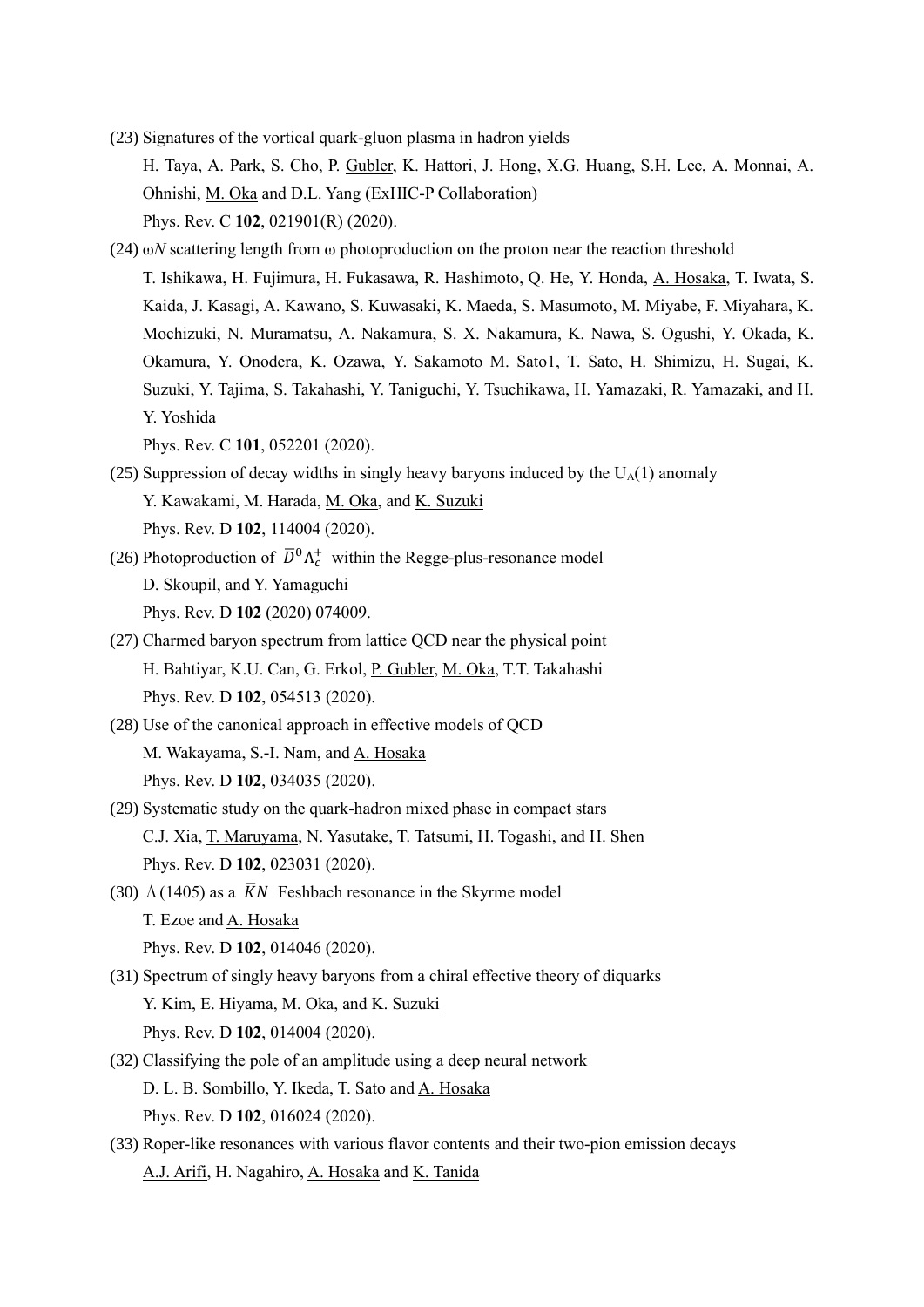Phys. Rev. D **101**, 111502 (2020).

- (34) Heavy baryons in holographic QCD with higher dimensional degrees of freedom D. Fujii and A. Hosaka Phys. Rev. D **101**, 126008 (2020).
- (35) *D* meson mass and heavy quark potential at finite temperature P. Gubler, T. Song, S.H. Lee Phys. Rev. D **101**, 114029 (2020).
- (36) Three-body decay of Λ*<sup>c</sup>* \* (2765) and determination of its spin-parity A.J. Arifi, H. Nagahiro, A. Hosaka and K. Tanida Phys. Rev. D **101**, 094023 (2020).
- (37) *P<sup>c</sup>* pentaquarks with chiral tensor and quark dynamics

Y. Yamaguchi, H. Garca-Tecocoatzi, A. Giachino, A. Hosaka, E. Santopinto, S. Takeuchi and M. Takizawa

Phys. Rev. D **101**, 091502 (2020).

(38) Kondo effect driven by chirality imbalance D. Suenaga, K. Suzuki, Y. Araki, and S. Yasui

Phys. Rev. Research **2**, 023312 (2020).

(39) QCD Kondo excitons

D. Suenaga, K. Suzuki, and S. Yasui

- Phys. Rev. Research **2**, 023066 (2020).
- (40) Neutron star equation of state: Exemplary modeling and applications A. Li, Z.-Y. Zhu, E.-P. Zhou, J.-M. Dong, J.-N. Hu, and C.-J. Xia J. High Energy Astrophysics **28**, 19 (2020).
- (41) Heavy hadronic molecules with pion exchange and quark core couplings: a guide for practitioners Y. Yamaguchi, A. Hosaka, S. Takeuchi, M. Takizawa J. Phys. G: Nucl. Part. Phys. **47**, 053001 (2020).
- (42) Low-energy super Gamow-Teller (LeSGT) and anti-LeSGT transitions: Hindered "allowed decay" of <sup>14</sup>C as an anti-LeSGT transition

Y. Fujita, Y. Utsuno, and H. Fujita

Eur. Phys. J. A **56**, 138 (2020).

(43) Feasibility study of the K<sup>+</sup> $d \rightarrow$  K<sup>0</sup> $pp$  reaction for the  $\Theta$ <sup>+</sup> pentaquark

T. Sekihara, H. C. Kim and A. Hosaka

Prog. Theor. Exp. Phys. **2020**, 063D03 (2020).

(44) Heavy baryon production with an instanton interaction

S.I. Shim, A. Hosaka and H. C. Kim

Prog. Theor. Exp. Phys. **2020**, 053D01 (2020).

(45) Studying the φ meson in nuclear matter from simulated *pA* reactions

P. Gubler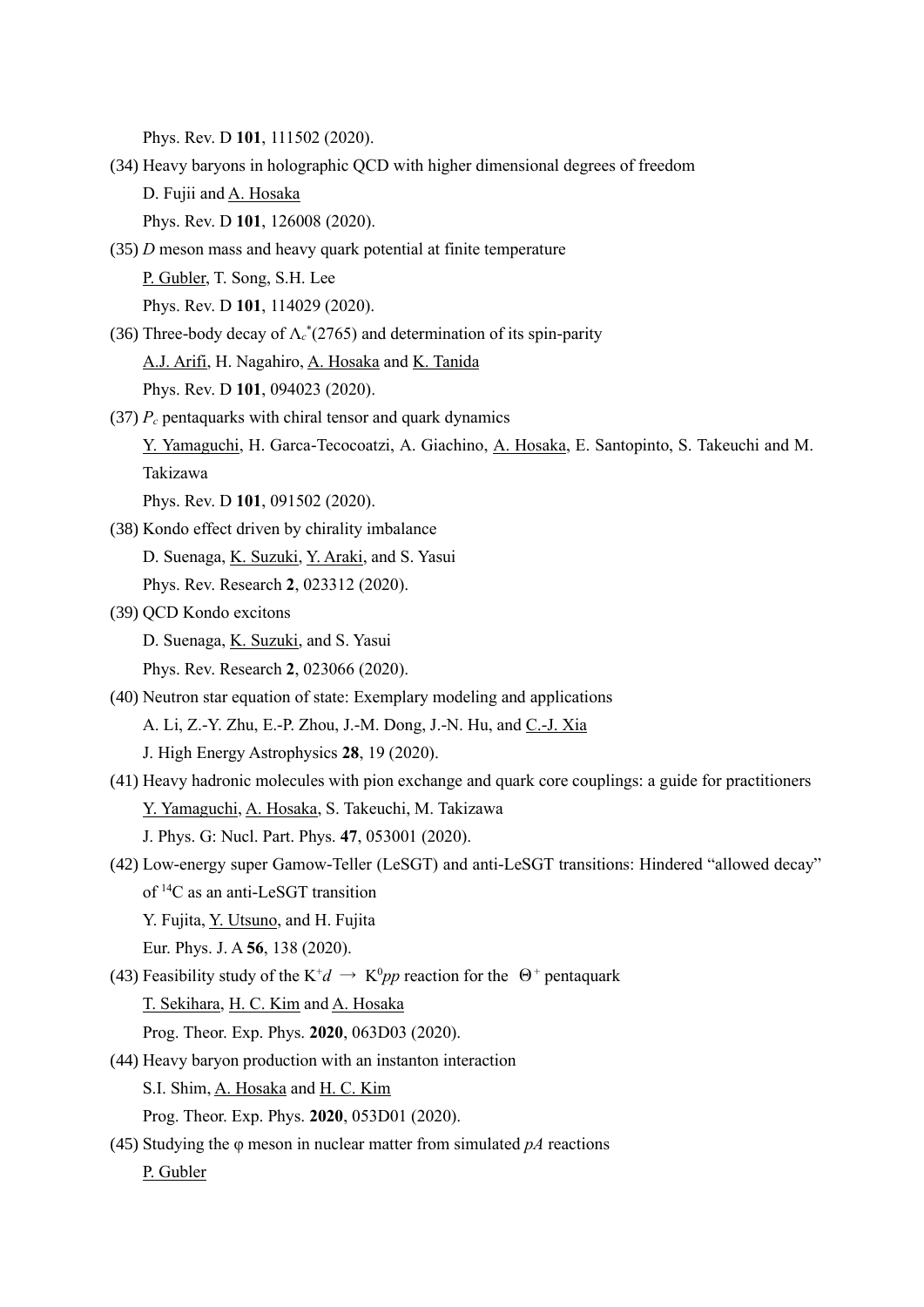Proceedings of the XVIII International Conference on Hadron Spectroscopy and Structure (HADRON2019), 694 (2020).

(46) The φ meson in nuclear matter with zero and non-zero momentum - recent results P. Gubler

J. Phys. Conf. Ser. **1643**, 012009 (2020).

(47) Simulating *pA* reactions to study the φ meson in nuclear matter at J-PARC

P. Gubler

AIP Conf. Proc. **2249**, 030002 (2020).

(48) Axial U(1) symmetry and mesonic correlators at high temperature in  $N_f$  = 2 lattice QCD K. Suzuki, S. Aoki, Y. Aoki, G. Cossu, H. Fukaya, S. Hashimoto, and C. Rohrhofer (JLQCD Collaboration) PoS LATTICE2019, 178 (2020).

(49) Symmetries of the light hadron spectrum in high temperature QCD

C. Rohrhofer, Y. Aoki, G. Cossu, H. Fukaya, C. Gattringer, L. Ya Glozman, S. Hashimoto, C. B. Lang, and K. Suzuki PoS LATTICE2019, 227 (2020).

## **Invited Talks at International Conferences**

(1) Heavy hadronic molecules with pion exchange and coupling to multiquarks Y. Yamaguchi

Hadron in Nucleus 2020 (HIN20), Kyoto, Japan (March 8-10, 2021).

(2) Heavy hadronic molecules coupled with multiquark states

Y. Yamaguchi

Yamada Conference LXXII: The 8th Asia-Pacific Conference on Few-Body Problems in Physics (APFB2020), Kanazawa, Japan (March 1-5, 2021).

(3) Nuclear and Hadron Physics using Supercomputers

A. Hosaka

The 2020 Asian Nuclear Physics Association (ANPhA) meeting & the ANPhA symposium on nuclear physics facilities in Asia Online (Dec. 10-11, 2020).

(4) Heavy baryon Spectroscopy

# A. Hosaka

APCTP-KPS-JPS meeting (Invited session), Online On-line (Nov. 6, 2020)

(5) Heavy baryons (conventional resonances)

A. Hosaka

SnowMass21 — Heavy-Quarks Conventional Hadrons2020 Online (Sept. 23, 2020).

### **Books and Scientific Articles**

(1) ハドロン動力学による Pc ペンタクォークの質量スペクトル